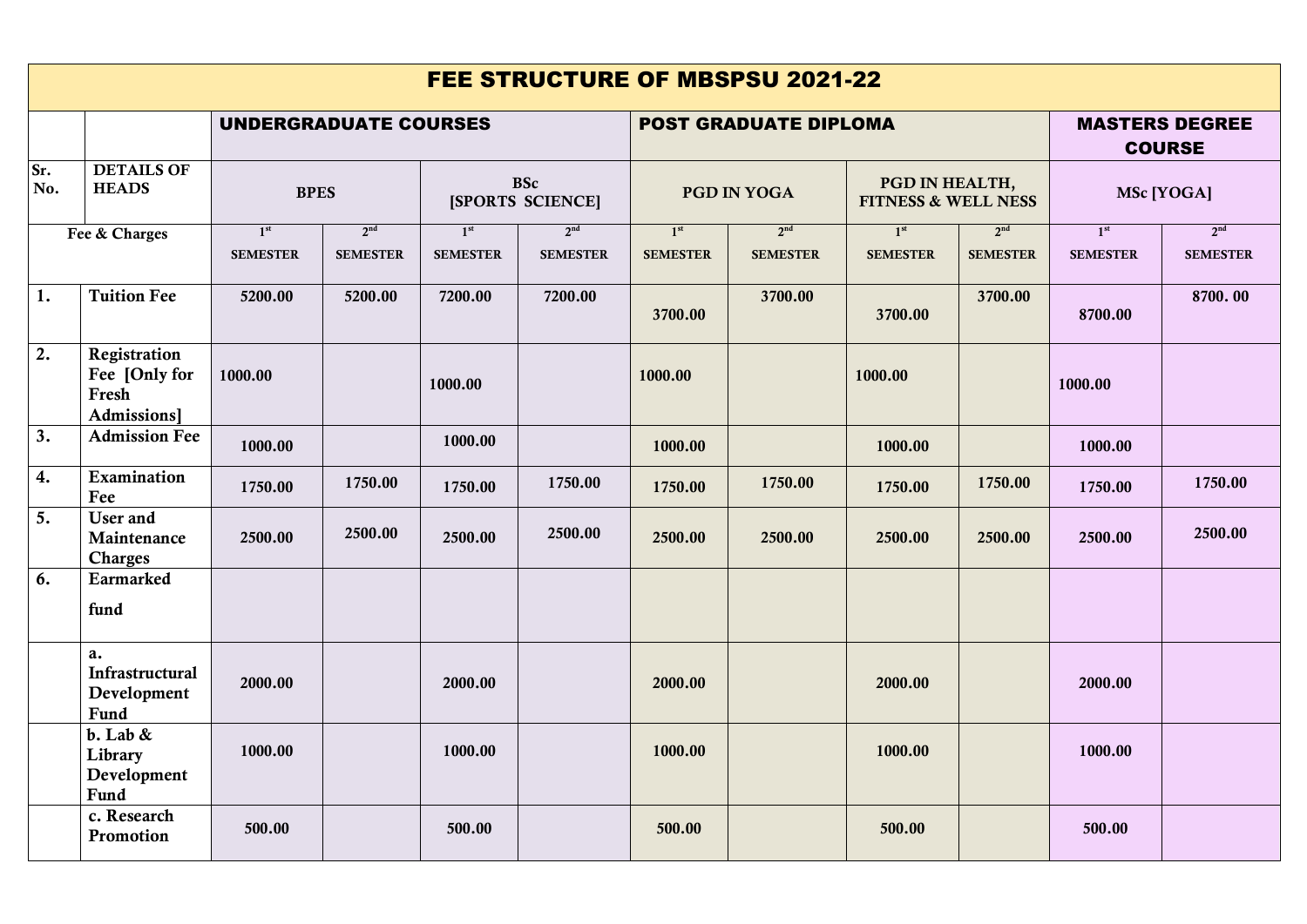|                       | c. Red Cross<br>Fund                              | 100.00                               |         | 100.00                         |          | 100.00    |         | 100.00    |         | 100.00   |          |
|-----------------------|---------------------------------------------------|--------------------------------------|---------|--------------------------------|----------|-----------|---------|-----------|---------|----------|----------|
|                       | d.<br>Amalgamated<br>Fund                         | 1000.00                              |         | 1000.00                        |          | 1000.00   |         | 1000.00   |         | 1000.00  |          |
|                       | e. Student<br><b>Welfare Fund</b>                 | 500.00                               |         | 500.00                         |          | 500.00    |         | 500.00    |         | 500.00   |          |
| 7.                    | Caution<br>Money<br>(Refundable)                  | 2000.00                              |         | 2000.00                        |          | 2000.00   |         | 2000.00   |         | 2000.00  |          |
|                       | <b>TOTAL FEE</b><br><b>PER</b><br><b>SEMESTER</b> | 18550.00                             | 9450.00 | 20550.00                       | 11450.00 | 17050.00  | 7950.00 | 17050.00  | 7950.00 | 22050.00 | 12950.00 |
|                       | <b>TOTAL FEE</b><br>PER ANNUM                     | 28,000.00                            |         | 32,000.00<br>25,000.00         |          | 25,000.00 |         | 35,000.00 |         |          |          |
| Hostel Fees per annum |                                                   | 13200.00 (For all Category Students) |         |                                |          |           |         |           |         |          |          |
| Mess charges per      |                                                   |                                      |         | As per the contract worked out |          |           |         |           |         |          |          |
| month                 |                                                   |                                      |         |                                |          |           |         |           |         |          |          |